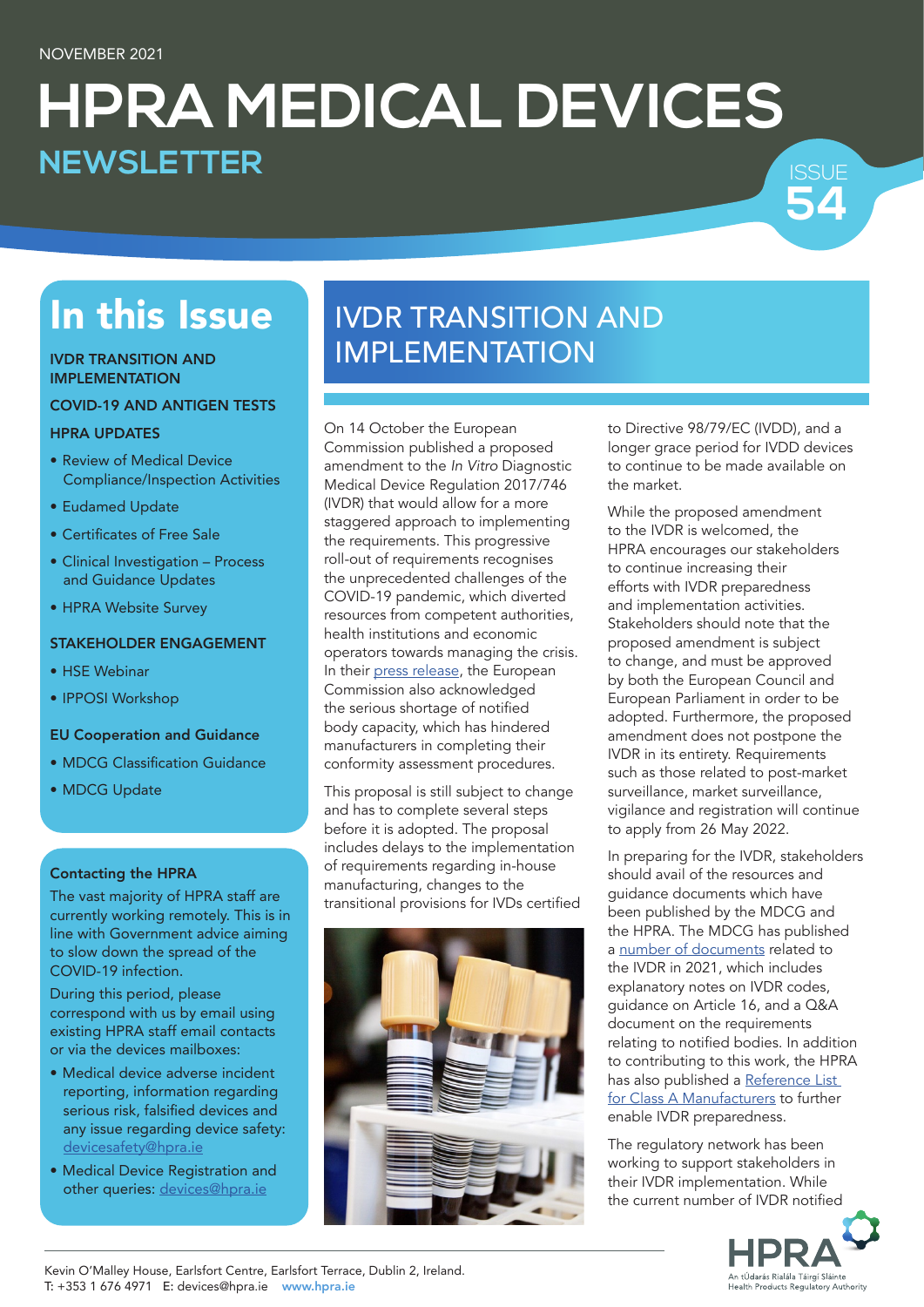bodies remains low, a number of entities are progressing towards notification. Stakeholders are encouraged to refer to the [NANDO](https://ec.europa.eu/growth/tools-databases/nando/index.cfm?fuseaction=directive.notifiedbody&dir_id=35)  [database](https://ec.europa.eu/growth/tools-databases/nando/index.cfm?fuseaction=directive.notifiedbody&dir_id=35) to identify notified bodies with a scope for their IVDs. In addition, expert panels for IVDs have been accepting submissions from notified

bodies since September and ongoing consultations under the performance evaluation consultation procedure can be viewed [here](https://ec.europa.eu/health/md_expertpanels/list-opinions-pecp_en#fragment1). The European Commission's expert panels on medical devices and in vitro diagnostic devices have recently published their first scientific opinion. This represents

a significant step in effective IVDR implementation.

The HPRA will continue to work with stakeholders and other Member States to ensure effective IVDR implementation.

### COVID-19 AND ANTIGEN TESTS

Rapid antigen tests for the detection of COVID-19 are classified as *in vitro* diagnostic medical devices (IVDs). These tests analyse a sample *in vitro* (outside the body) for the presence of the virus (i.e. an antigen).

As the competent authority for medical devices, the Health Products Regulatory Authority (HPRA) is responsible for the regulation of rapid antigen tests in Ireland. Rapid antigen tests placed on the Irish or European market are expected to conform to the requirements of the European *[In Vitro](https://eur-lex.europa.eu/LexUriServ/LexUriServ.do?uri=CONSLEG:1998L0079:20090807:EN:PDF)* [Diagnostic Medical Devices Directive](https://eur-lex.europa.eu/LexUriServ/LexUriServ.do?uri=CONSLEG:1998L0079:20090807:EN:PDF)  [98/79/EC, as amended](https://eur-lex.europa.eu/LexUriServ/LexUriServ.do?uri=CONSLEG:1998L0079:20090807:EN:PDF) (IVDD). The IVDD requires that devices perform safely while achieving the purpose intended by the manufacturer.

Rapid antigen tests differ depending on the intended purpose. The intended purpose can include factors such as the setting in which the device is used, the intended user, the technology, the sample type and any other specifications outlined by the manufacturer. Generally, rapid antigen tests are either intended by the manufacturer to be used;

- in a professional setting by competently trained professionals,
- or
- in the home environment by lay persons, also referred to as devices for self-testing.

You should check the labelling and instructions for use to determine the intended purpose of a rapid antigen test. If the test is designed and marketed by the manufacturer for use by professionals, it is not intended to be sold to members of the public for self-testing purposes. Rapid antigen tests intended for self-testing are required to undergo an independent assessment by a notified body on the suitability of the device design and

instructions for lay persons. For this reason, these devices are suitable to be sold to members of the public. While the HPRA is the authority responsible for notified bodies and the competent authority for medical devices, the HPRA does not approve or certify medical devices for sale.

There are a number of checks to determine whether or not a rapid antigen test appears to conform to the IVDD and can be placed on the Irish market. You should start by examining the device and its label for the following:

- Make sure the device bears a CE mark;
- If the device is intended for selftesting, that fact must be clearly stated either on the label or on the instructions for use;
- As well as the CE mark, self-test devices must also have a **four-digit** notified body number displayed close to the CE mark. Devices not intended for self-test have a CE mark with no number displayed;



- Make sure the device information is provided in the English language;
- For retailers, including pharmacies, verify with your supplier that the device has a valid declaration of conformity;
- For retailers, including pharmacies in the case of self-tests, verify with your supplier that the device has a valid EC design-examination certificate from an EU-27 entity;
- Check that the manufacturer's contact details are visible on the device label and instructions for use;
- Where the device manufacturer is located outside of the EU (including the United Kingdom), check that the name and address of the European point of contact, known as the authorised representative, is visible on the label and instructions for use.

If you are concerned about the regulatory compliance or safety of a device, contact your supplier and the HPRA at [devices@hpra.ie](mailto:devices%40hpra.ie?subject=).

You should check the HSE website for the latest public health advice and instructional videos on the use of rapid antigen tests for COVID-19.

Once a rapid antigen test is in conformity with the IVDD and is CE marked, it can be freely placed on the market. There is no requirement for a distributor or importer to be authorised or licenced by the HPRA in order to sell rapid antigen tests. The current regulatory requirements for rapid antigen tests will be impacted by the new legislative framework for IVDs, which will be in place following implementation of Regulation 2017/746 on *In Vitro* Diagnostic Devices (IVDR) in May 2022.

### Further resources

Information on requirements and limitations of *In-Vitro* [Diagnostic](http://www.hpra.ie/homepage/medical-devices/covid-19-updates/in-vitro-diagnostic-(ivd)-tests-for-covid-19)  [\(IVDs\) tests for SARS-CoV-2/Covid-19](http://www.hpra.ie/homepage/medical-devices/covid-19-updates/in-vitro-diagnostic-(ivd)-tests-for-covid-19), including a [HPRA brochure on self-test](https://www.hpra.ie/docs/default-source/publications-forms/information-leaflets/hpra-self-test-products-consumer-leaflet.pdf?sfvrsn=14)  [products](https://www.hpra.ie/docs/default-source/publications-forms/information-leaflets/hpra-self-test-products-consumer-leaflet.pdf?sfvrsn=14) are available on the HPRA website.

[A Q&A on conformity assessment](https://ec.europa.eu/health/sites/default/files/md_sector/docs/covid-19_ivd-qa_en.pdf)  [and performance in the context of](https://ec.europa.eu/health/sites/default/files/md_sector/docs/covid-19_ivd-qa_en.pdf)  [COVID-19 tests](https://ec.europa.eu/health/sites/default/files/md_sector/docs/covid-19_ivd-qa_en.pdf) was published by the European Commission.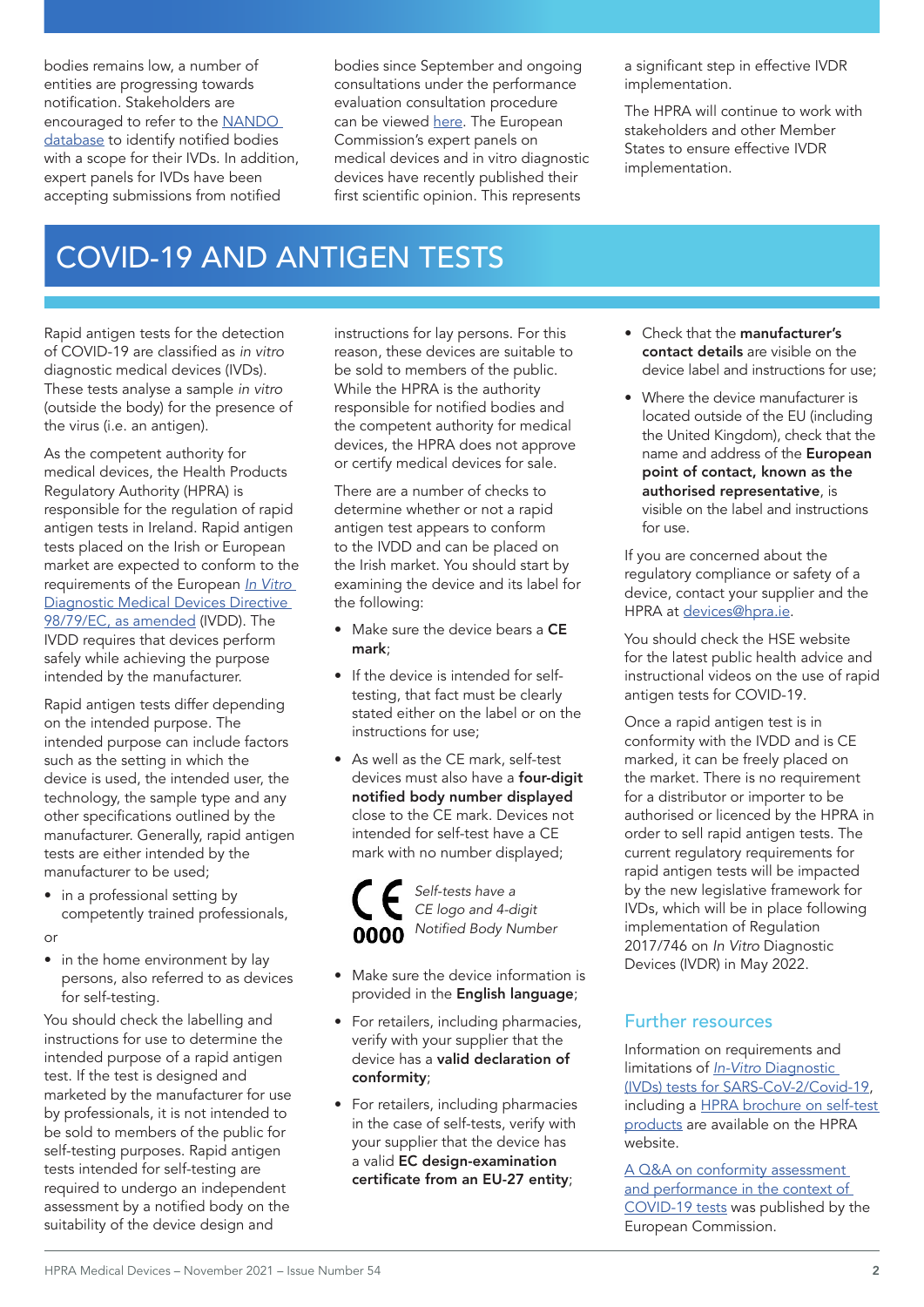### HPRA UPDATES

# Review of Medical Device Compliance/Inspection **Activities**

In 2019, a number of medical device activities in the HPRA were consolidated from the Human Products Monitoring (HPM) and Human Products Authorisation and Registration (HPAR) departments to create one distinct Medical Devices department. The new department consisted of three sections – Device Assessment & Surveillance (DAS), Clinical, and Regulatory & Policy. As part of the organisational restructure, certain activities relating to medical devices remained within the remit of the Compliance department.

Earlier this year, the HPRA commenced a project to review the medical device activities being

undertaken by the Compliance department. In particular, these activities included issuing certificates of free sale, notified body assessment support, inspections of manufacturers and other economic operators and the related planning and prioritisation associated with these activities.

As an outcome of this review, the inspection activities have transferred into a newly established Medical Devices Inspection team within the Assessment & Surveillance section of the Medical Devices Department. Certificates of free sale activities have transferred into the Regulatory Support team within the Regulatory & Policy section. In addition, the

Regulatory Support team will provide administrative support for inspection activities and the associated planning.

By incorporating these activities into the Medical Devices Department, the HPRA has best positioned itself to support our stakeholders whilst continuing to maintain focus on public health and patient safety. The HPRA would like to thank our stakeholders for their cooperation during this process, and we look forward to continuing to work closely with all stakeholders in the future to ensure the ongoing supply of safe devices to patients in Ireland and the EU.

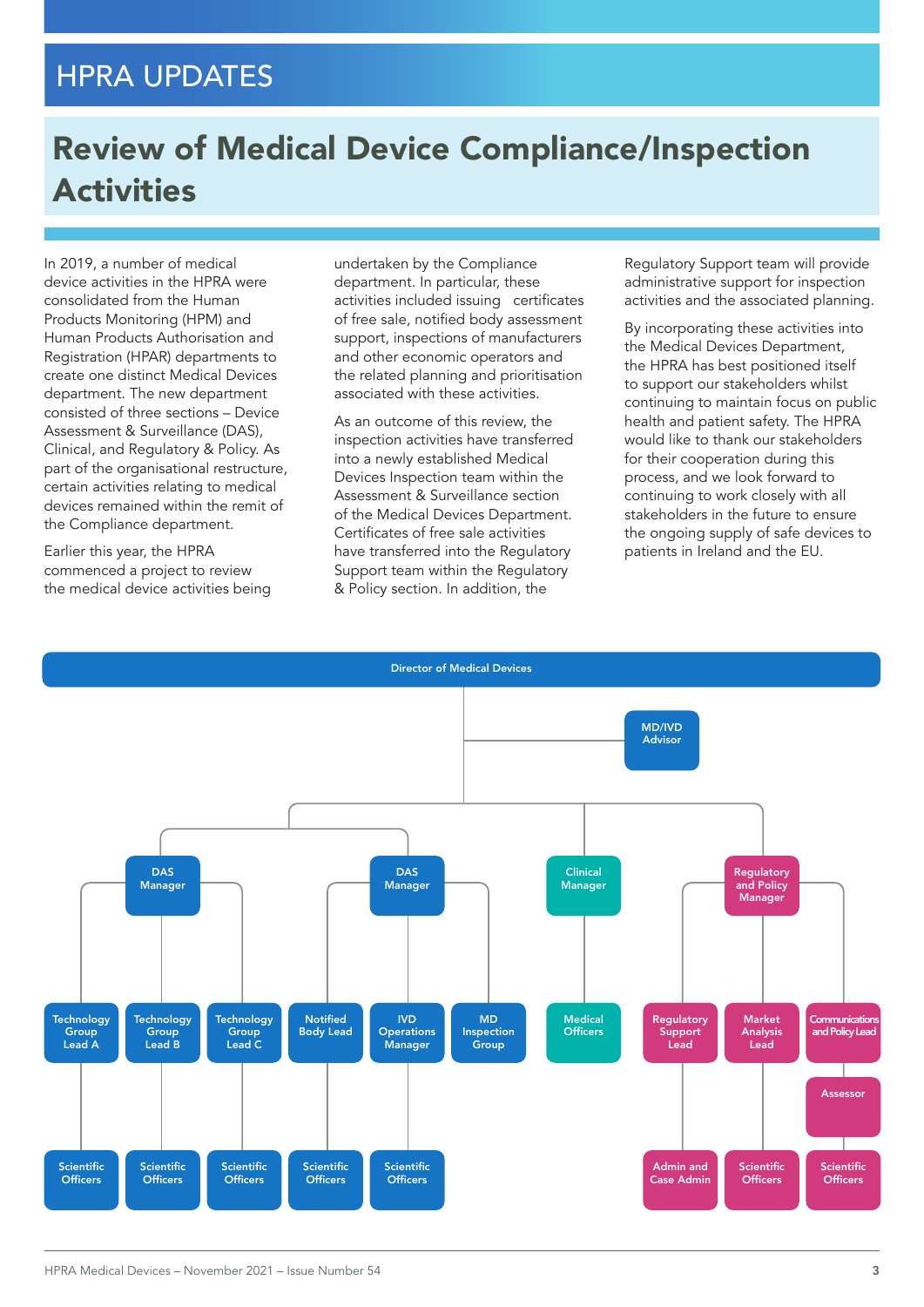# Eudamed Update

The European Commission has launched two more modules as part of the EUDAMED database development. The UDI/Devices Registration and NBs and Certificates modules are now available for use. Economic operators and notified bodies can start entering data on a voluntary basis. See [here](https://webgate.ec.europa.eu/eudamed/landing-page) for public access to EUDAMED, and [here](https://ec.europa.eu/tools/eudamed/) for restricted access. Further information regarding this module is available on the European Commission's EUDAMED [web page](https://ec.europa.eu/health/md_eudamed/overview_fr) and on the system itself.

The HPRA recognises the voluntary registration module of Eudamed in the absence of a fully functional Eudamed. Once Eudamed is fully functional, this will become the mandatory registration system.

The HPRA is therefore requesting that manufacturers, authorised representatives, importers and system and procedure pack producers who are compliant with the Medical Device Regulation 2017/745 (MDR) voluntarily register their details and the details of their MDR-compliant devices on

EUDAMED to meet the obligations set out in the Regulation. Details of legacy devices should also be registered where appropriate.

In addition, economic operators placing IVDR-compliant devices on the market before 26 May 2022 are also requested to use the voluntary EUDAMED system to fulfil their registration obligations.

More details regarding the MDR and IVDR registration requirements can be found on the [HPRA website.](http://www.hpra.ie/homepage/medical-devices/registration)

# Certificates of Free Sale

Certificates of free sale are documents used in the registration of devices in third countries (i.e. countries outside the European Economic Area). They indicate that the devices listed are eligible for sale in the EU market. The Health Products Regulatory Authority (HPRA) currently issues certificates of free sale to economic operators that are established in Ireland.

To accommodate the provisions that are outlined in the Regulations regarding certificates of free sale and the transitional provisions that are applicable to some devices placed on the market in accordance with the Directives, the HPRA has recently made a number of changes to the application process including new contact points and two new application forms.

- 1. The 'Application for certificates for *free sale [\(MDD](https://www.hpra.ie/homepage/about-us/publications-forms/forms-applications/item?id=3e59f925-9782-6eee-9b55-ff00008c97d0)* medical devices, system and procedure packs, legacy devices)' form should be used for
	- devices and system and procedure packs where the Declaration of Conformity has been drawn up before 26 May 2021 and the devices are placed on the market before 26 May 2021;
	- devices that are in conformance with the Medical Device Directives (MDD or AIMDD) and can continue to be placed on the market until 2024 in accordance with Article 120(3) of the MDR;
	- devices that are in conformance with the Medical Device Directives (MDD or AIMDD) but will be up classified under the MDR;
	- *In vitro* diagnostic medical devices that are in conformance with the IVDD.
- 2. The 'Application for certificates for *free sale ([MDR](https://www.hpra.ie/homepage/about-us/publications-forms/forms-applications/item?id=4da40f26-9782-6eee-9b55-ff00008c97d0)* compliant medical devices, system and procedure packs)' form should be used for
- Devices that are in conformance with the [Regulation 2017/745](https://eur-lex.europa.eu/legal-content/EN/TXT/PDF/?uri=CELEX:32017R0745&from=EN) (MDR);
- System and Procedure Packs that are in conformance with the [Regulation 2017/745](https://eur-lex.europa.eu/legal-content/EN/TXT/PDF/?uri=CELEX:32017R0745&from=EN) (MDR).

All applications must be submitted electronically to [devices@hpra.ie.](mailto:devices%40hpra.ie?subject=) Please note this new email address.

For more information, please see the [Guide to Applications for Certificates](http://www.hpra.ie/docs/default-source/publications-forms/guidance-documents/aut-g0026-guide-to-applications-for-certificates-of-free-sale-for-medical-devices-v8.pdf?sfvrsn=45)  [of Free Sale for Medical Devices](http://www.hpra.ie/docs/default-source/publications-forms/guidance-documents/aut-g0026-guide-to-applications-for-certificates-of-free-sale-for-medical-devices-v8.pdf?sfvrsn=45) and the [HPRA website.](https://www.hpra.ie/homepage/medical-devices/regulatory-information/export-certification---certificate-of-free-sale-for-medical-devices#:~:text=The%20HPRA%20currently%20issues%20certificates%20of%20free%20sale,for%20Certificates%20of%20Free%20Sale%20for%20Medical%20Devices.)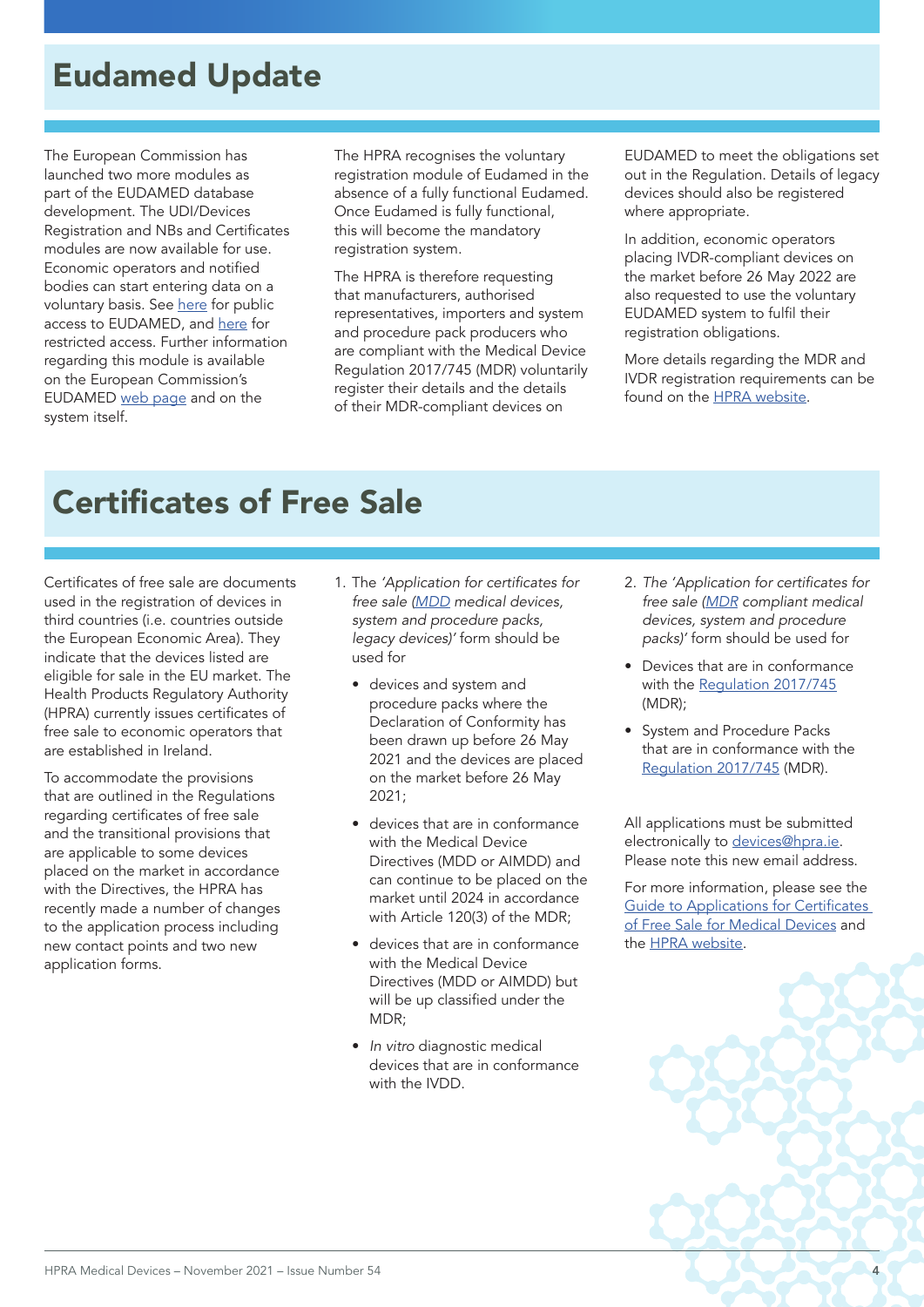# Clinical Investigations – Process and Guidance Updates

There are three types of clinical investigation which are possible in Ireland as detailed in Article 62, 74 and 82 of the MDR. Statutory Instrument 261/2021, as amended, expands upon the Articles of the MDR to give clarity on areas such as the qualifications required of investigators, professionals entitled to provide medical care to subjects of clinical investigations, and the role of the national research ethics committee in clinical investigations. The HPRA's [website](http://www.hpra.ie/homepage/medical-devices/regulatory-information/clinical-investigations) has further information regarding these studies, and additionally we have developed a **HPRA Guide to Clinical Investigations** [Carried Out In Ireland](https://www.hpra.ie/docs/default-source/publications-forms/guidance-documents/aut-g0095-guide-to-clinical-investigations-carried-out-in-ireland-v5.pdf?Status=Master&sfvrsn=22) which stakeholders may avail of.

The MDCG has published a Q&A document ([MDCG 2021-6](https://ec.europa.eu/health/sites/default/files/md_sector/docs/mdcg_2021-6_en.pdf)) concerning clinical investigations. This guide has useful information relating to the regulatory pathway to follow for different types of clinical investigation,

a description of what is considered burdensome or invasive for the purpose of post-market clinical followup (PMCF) investigations, and a description and examples of what are substantial modifications of a clinical investigation.

The MDCG has also published a guidance document ([MDCG 2021-20\)](https://ec.europa.eu/health/sites/default/files/md_sector/docs/mdcg_2021-20_en.pdf) on how to issue a 'CIV-ID' number for clinical investigations via the Eudamed2 system. Eudamed2 is the European database which applies to the Medical Device Directives, however the use of the CIV-ID is an important way to track clinical investigations in Europe pending the new clinical investigation module of EUDAMED being developed for the MDR.

If you are preparing for a clinical investigation in Ireland, you are encouraged to contact [devices@](mailto:devices%40hpra.ie?subject=) [hpra.ie](mailto:devices%40hpra.ie?subject=) with any queries. The HPRA

also offers preliminary meetings and pre-submission meetings to sponsors of clinical investigations in Ireland. Preliminary meetings provide a forum for HPRA clinical and technical assessors to meet with sponsors intending to develop a clinical investigation in Ireland in order to support regulatory awareness. Presubmission meetings are available for sponsors who have prepared a clinical investigation and protocol. The meetings allow any outstanding aspects relating to a submission to be discussed prior to the submission.

The use of these processes is encouraged. [Application forms](https://www.hpra.ie/homepage/about-us/publications-forms/forms-applications/item?id=a01d0f26-9782-6eee-9b55-ff00008c97d0&t=/docs/default-source/publications-forms/forms-applications/aut-f0831-request-for-clinical-investigation-pre-submission-meeting-v1) and further information regarding this are available on our [Clinical Investigations](http://www.hpra.ie/homepage/medical-devices/regulatory-information/clinical-investigations)  [webpage](http://www.hpra.ie/homepage/medical-devices/regulatory-information/clinical-investigations).

# HPRA Website Survey

We plan to redevelop the HPRA website as part of our new Strategic Plan for 2021 – 2025. As part of the initial planning process, we would like to ask you about your experience using the HPRA website. Your feedback will help us improve our online communications and deliver a better web experience for our stakeholders.

Completing all questions in the survey will take approximately five minutes. However, some questions are optional. All feedback from our website users is welcome and we would value as much information as you can provide.

You can complete the survey using this link: [Website User Survey](https://www.surveymonkey.com/r/HPRAwebsite).

Survey responses are anonymous. The information collected in the survey will only be used to improve and develop our online communications.

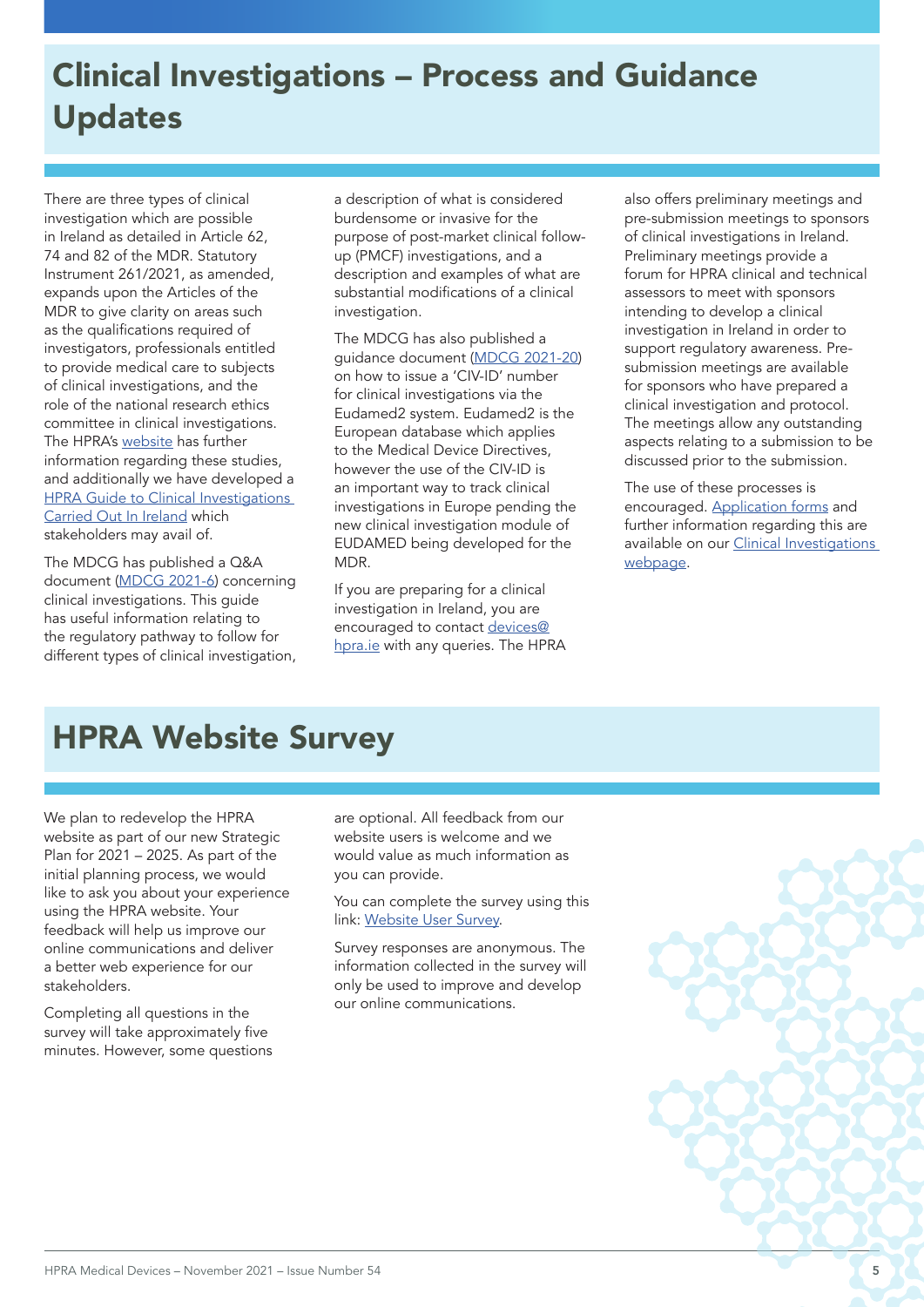# HSE Webinar

The Health Service Executive (HSE) recently held an information briefing on MDR implementation, which was well-attended by both the public and private health sector. Representatives from the HPRA were in attendance and provided a broad overview of the MDR and the considerations specific to health institutions. A presentation was provided which covered areas such as in-house manufacturing, clinical investigations, traceability and

the reprocessing of single-use devices. This was followed by a presentation from the HSE, highlighting their key considerations and policies related to these areas. Key messages for individual hospitals and health institutions were also highlighted by the HSE.

In order to ensure effective EUDR implementation, the HPRA has been engaging with stakeholders through a number of different fora. Strengthening collaboration with health services and health institutions represents an important component of the HPRA's strategic plan for 2021- 2025. Further details on the event, including a recording and a copy of presenter slides, are available from [hse.ie](https://www.hse.ie/eng/services/publications/pp/medical-device-regulations.html).

# IPPOSI Workshop

IPPOSI is the Irish Platform for Patient Organisations, Science & Industry. It is an organisation which advocates for the important role that wellinformed patients and carers can play in the design and implementation of patient-centred health research. Patients can also make valuable contributions towards future research and regulatory and ethical approval processes in Ireland. The HPRA has been involved for the past number of years in IPPOSI's Patient Education Programme. The programme has been created based on IPPOSI's continued involvement in, and partnership with, the European Patients Academy in Therapeutic Innovation (EUPATI). This year's programme is supported by the Health Research Board (HRB), with contributions from University College Dublin's Clinical Research Centre (UCD CRC), the HPRA, and Trinity College Dublin's Discipline of Pharmacology & Therapeutics, in association with the National Centre for Pharmacoeconomics (NCPE), and the Health Information and Quality Authority (HIQA).

The HPRA contributes to the programme's medical devices module and focused this year on the EU Device Regulations and the benefits that accompany the new regulatory framework for patients and the public.

The module consisted of five online lessons, outlining the medical device regulatory framework and the role the HPRA plays as the national competent authority for medical devices in Ireland.

The module also included a virtual workshop which took place in July. The Director of the Medical Devices department, Dr Niall MacAleenan, provided an overview of the new regulatory framework as well as outlining the benefits it brings for patients. Participants were then given some clinical and vigilance scenarios, allowing them to discuss how to apply the principles previously covered in their online lessons including practical application of the online user [reporting system.](https://www.hpra.ie/homepage/about-us/report-an-issue/mdiur) The workshop

 concluded by providing IPPOSI attendees with a short overview of the regulation of COVID-19 tests.

The medical devices module received very positive feedback from the participants and from IPPOSI directly. The HPRA values the engagement with patients and patient organisations, and will continue to engage with such stakeholders to both educate and deepen our understanding of patient perspectives and experiences in relation to medical devices. Further information on IPPOSI and their Patient Education Programme may be found on IPPOSI's [website](https://www.ipposi.ie/our-work/education/patient-education-programme/).

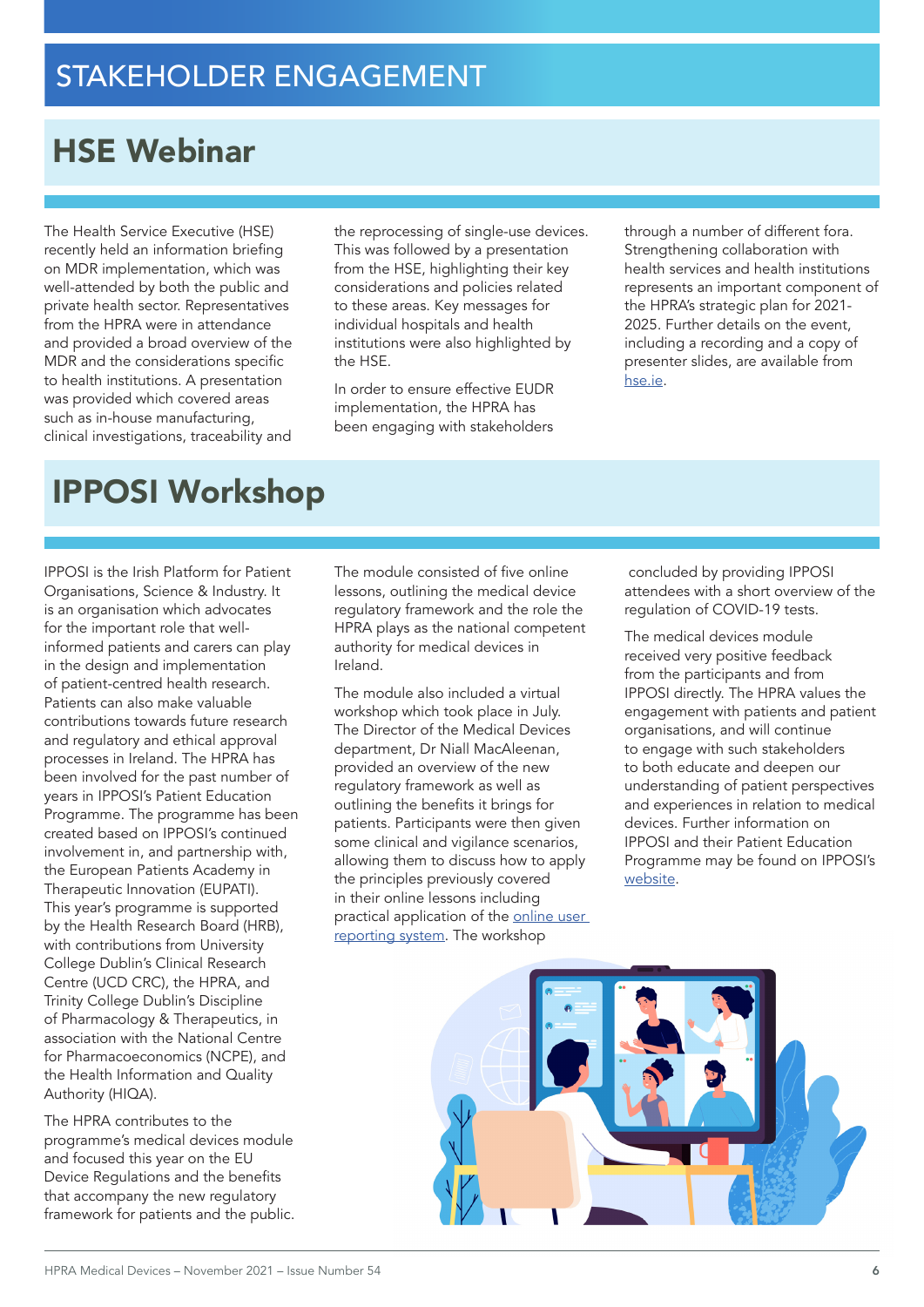# MDCG Classification Guidance

In October of this year, following several stakeholder consultations, the [MDCG published MDCG 2021-24](https://ec.europa.eu/health/sites/default/files/md_sector/docs/mdcg_2021-24_en.pdf) (Guidance on classification of medical devices) to support manufacturers in their application of the MDR's classification system. This guide aims to help readers understand the purpose of risk-based classification, the key terminology and definitions used in Annex VIII and how to interpret and apply the classification rules.

This guidance document also reminds manufacturers that irrespective of risk class, all devices must comply with certain MDR obligations. For example, all devices must meet their applicable general safety and performance requirements (Annex I), be subject to the reporting requirements under the medical device vigilance system, and must be CE marked (except custom-made devices and devices intended for clinical investigation). The guidance also reiterates that the involvement of a notified body in conformity assessment and the requirements surrounding conformity assessment itself are proportional to the risk class of a device.

The document, in part, focuses on key definitions and terms used in the

application of the rules. Important terms relating to duration of use such as transient (less than 60 minutes), short term (between 60 minutes and 30 days) and long term (more than 30 days) are defined. Key terms relating to invasive and or implantable devices are also defined such as body orifice (any natural opening in the body, as well as the external surface of the eyeball, or any permanent artificial opening, such as a stoma) and injured skin (an area of skin or a mucous membrane presenting a pathological change or change following disease, a wound or a scar). These definitions are essential in understanding and determining the most applicable rule for a given device. Further clarification is also provided for specific device types such as active medical devices, devices with a measuring function as well as systems and procedure packs.

MDCG 2021-24 also provides practical information on how to classify a medical device. It reminds manufacturers that it is the intended use and not the accidental use of a device which will determine its risk class. However, where the clinical use of a device changes over time with evolving clinical practice, this may

result in a change to its intended use and may impact its classification. The guidance further clarifies that where several rules (or within the same classification rule, several sub-rules) apply to a device, the strictest rule and/or sub-rule resulting in the highest classification applies.

This MDCG guidance document provides an explanation of each rule and sub-rule, providing examples and outlining some practical considerations in their application. It is hoped that this section of the guidance will provide additional clarity to industry and notified bodies on the application of the 22 rules, and will help promote greater harmonisation within the system.

It is the manufacturer's responsibility to correctly qualify and classify their devices before placing them on the EU market. This guidance aims to help support innovation and industry while also fortifying the risk-based approach to conformity assessment and patient safety. The HPRA is continuing to work at an EU-level to promote greater harmonisation in this area and to develop borderline classification quidance that will accompany and complement MDCG 2021-24.



\* Except for Class I reusable surgical instruments, Class I and Class A sterile devices and Class I devices with a measuring function; these require notified body assessment

### Medical Devices *In-Vitro* Diagnostic Medical Devices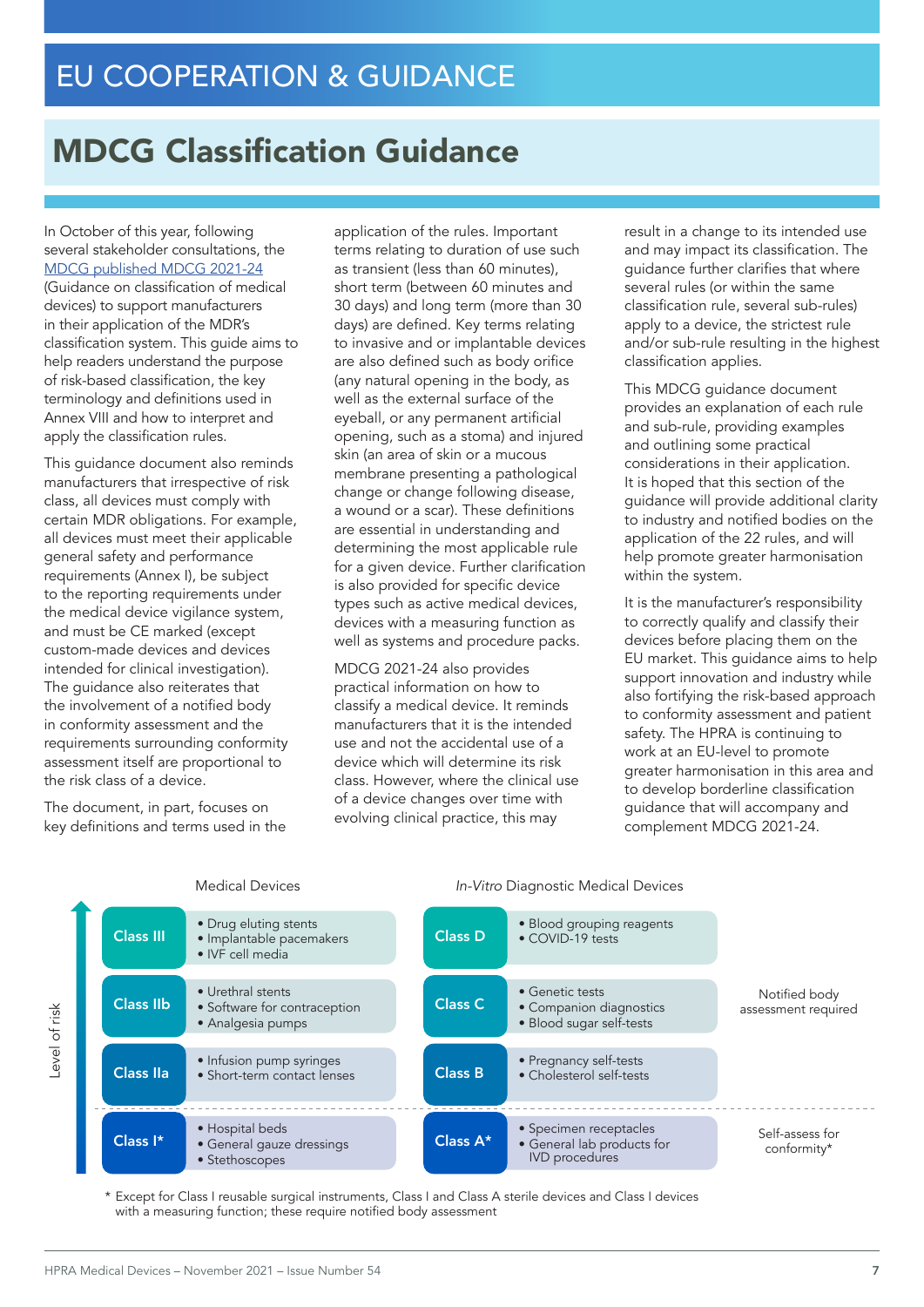# MDCG Update

The Medical Devices Coordination Group (MDCG) met on 18 and 19 October to discuss MDR and IVDR implementation. The meeting on 18 October was a stakeholder session with a number of associations presenting on their experience of implementation to date. This included presentations from Medtech Europe, COCIR, AESGP and Biomed Alliance as well as Team NB. The meeting facilitated exchange of information on the implementation status of the Regulations. The Commission summarised the rationale for the need to introduce a proposal for a staggered transitional period for IVDR implementation based on device risk class. This rationale was based on challenges with notified body capacity, the 'up-classification' of many IVDs under the IVDR which require notified body oversight and the low numbers of manufacturers applying for certification. The need for a more progressive roll-out of requirements was identified as a high priority to ensure continued access to IVDs. While the proposal does not impact the date of application of the IVDR, it does propose an

extension to the scope and timelines of transitional provisions. The Commission proposal represents some important changes for stakeholders, particularly with respect to Articles 110(2), 110(3), 110(4), 112 and 113(3). For a full overview of prospective changes, stakeholders can access the Commission's proposal [here](https://eur-lex.europa.eu/legal-content/EN/TXT/?uri=CELEX%3A52021PC0627&qid=1634552565285).

An update report on the MDCG task-force on transitional provisions ("legacy devices" and to devices placed on the market prior to 26 May 2021 in accordance with Directives 90/385/EEC or 93/42/EEC) was also provided. It was noted that the integration of the task-force report into MDCG guidance documentation is still ongoing. Additionally, a new MDCG Q&A guidance document concerning [repackaging and](https://ec.europa.eu/health/sites/default/files/md_sector/docs/mdcg_2021-23_en.pdf)  [relabelling activities under Article](https://ec.europa.eu/health/sites/default/files/md_sector/docs/mdcg_2021-23_en.pdf)  [16](https://ec.europa.eu/health/sites/default/files/md_sector/docs/mdcg_2021-23_en.pdf) of the MDR and IVDR was also endorsed by EU member states.

The EU Commission also provided an update on the development of EUDAMED. As of September, the actor registration, device registration and certificates registration modules are now live. Work is continuing on

the vigilance, market surveillance and clinical investigations modules. It is expected that a minimum viable product of all modules will be available in 2024. The challenges with delays in EUDAMED development were acknowledged.

The MDCG also presented an update with respect to Notified Body designation under the MDR and the IVDR. 24 notified bodies are designated under the MDR and 30 applicant notified bodies are still in the process of being designated under the MDR. Concerning the IVDR, there are six notified bodies currently designated. In addition, the MDCG also endorsed a number of guidance documents during the October meeting which were recently published and are provided below.

The HPRA continues to work closely with the EU Commission and fellow EU member states to ensure a successful and harmonised application of the MDR and IVDR.

| <b>Document/Update link</b>                         | <b>Document/Update Description</b>                                                                                                            | <b>Publication Date</b> |
|-----------------------------------------------------|-----------------------------------------------------------------------------------------------------------------------------------------------|-------------------------|
| <b>MDCG 2021-1 Rev.1</b><br>(updated document)      | Guidance on harmonised administrative practices and alternative technical<br>solutions until EUDAMED is fully functional                      | May 2021                |
| <b>MDCG 2021-7</b>                                  | Notice to manufacturers and authorised representatives on the impact of<br>genetic variants on SARS-COV-2 in vitro diagnostic medical devices | May 2021                |
| <b>UDI Helpdesk</b>                                 | It helps the economic operators in the implementation of the requirements<br>introduced by the new UDI system.                                | May 2021                |
| <b>MDCG 2021-08</b>                                 | Clinical investigation application/notification documents                                                                                     | May 2021                |
| Public health: Stronger<br>rules on medical devices | EU Commission Press release to mark the date of application of the MDR                                                                        | May 2021                |
| Q&A Release                                         | Application of Regulation on Medical Devices - EU rules to ensure safety of<br>medical devices                                                | May 2021                |
| Press release                                       | Commission publishes information notice on the status of the EU-Switzerland<br>Mutual Recognition Agreement for Medical Devices               | May 2021                |

### Recently Published Documents